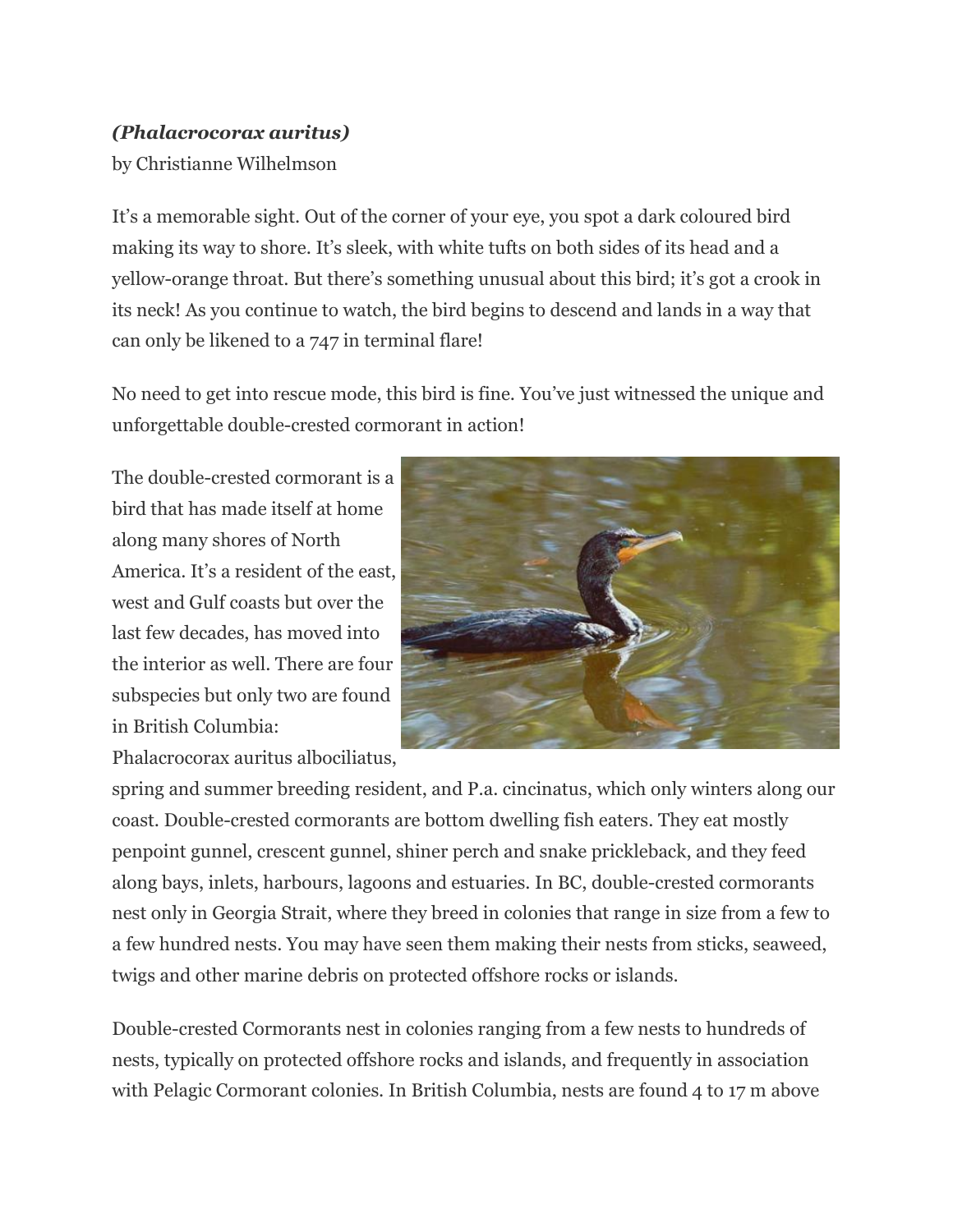high-tide line. Most nests are constructed on bare rock, ranging from sparse collections of twigs and seaweed, to elaborate structures of sticks, well lined with grasses, seaweed, feathers and marine debris. Occasionally trees, driftwood logs, pilings, and man-made structures are used for nesting (Campbell et al. 1990a; Siegel-Causey and Litvinenko 1993).

It's very difficult to get a real sense of the population of marine waterfowl because of the challenges in finding their nests and colonies. Until 2000, there hadn't been a complete survey of all double-crested cormorant colonies in 13 years. And prior to that, most colonies had never been surveyed on any kind of a regular basis. In 2000, a survey was done of the double-crested cormorant and its smaller, more slender cousin, the pelagic cormorant (Chatwin et al. 2001). The results revealed that both populations were experiencing "alarming declines". The double-crested population had declined by two thirds since 1987 (from 1981 nests down to just 602), while the pelagic had declined by half. Though the decrease in the double-crested numbers was not considered statistically significant (because of the small number of colonies surveyed and small increases in two colonies), the big drop in the pelagic population tells us we should be concerned about both groups.

The 2000 survey also found some shifts in where the double-crested cormorants were making their homes. They were no longer using two of the 11 previously surveyed colonies, and the population on Mandarte Island (just off Sidney, in the proposed Orca Pass International Stewardship Area), which had been increasing up until the 1980s, had suffered a large decrease from 1100 nests in 1983 to just 215 in 2000. However, a new colony with 70 nests was found at Mitlenatch Island (near Campbell River), and nests on Shoal Islands (off Crofton) had also increased.

Similar trends were found with the pelagic cormorant, which nests on rock cliffs, caves and islets along the entire BC coast. Nine of 26 previously surveyed colonies were no longer active and like the doublecrested cormorant, numbers had decreased significantly on Mandarte Island and increased on Mitlenatch.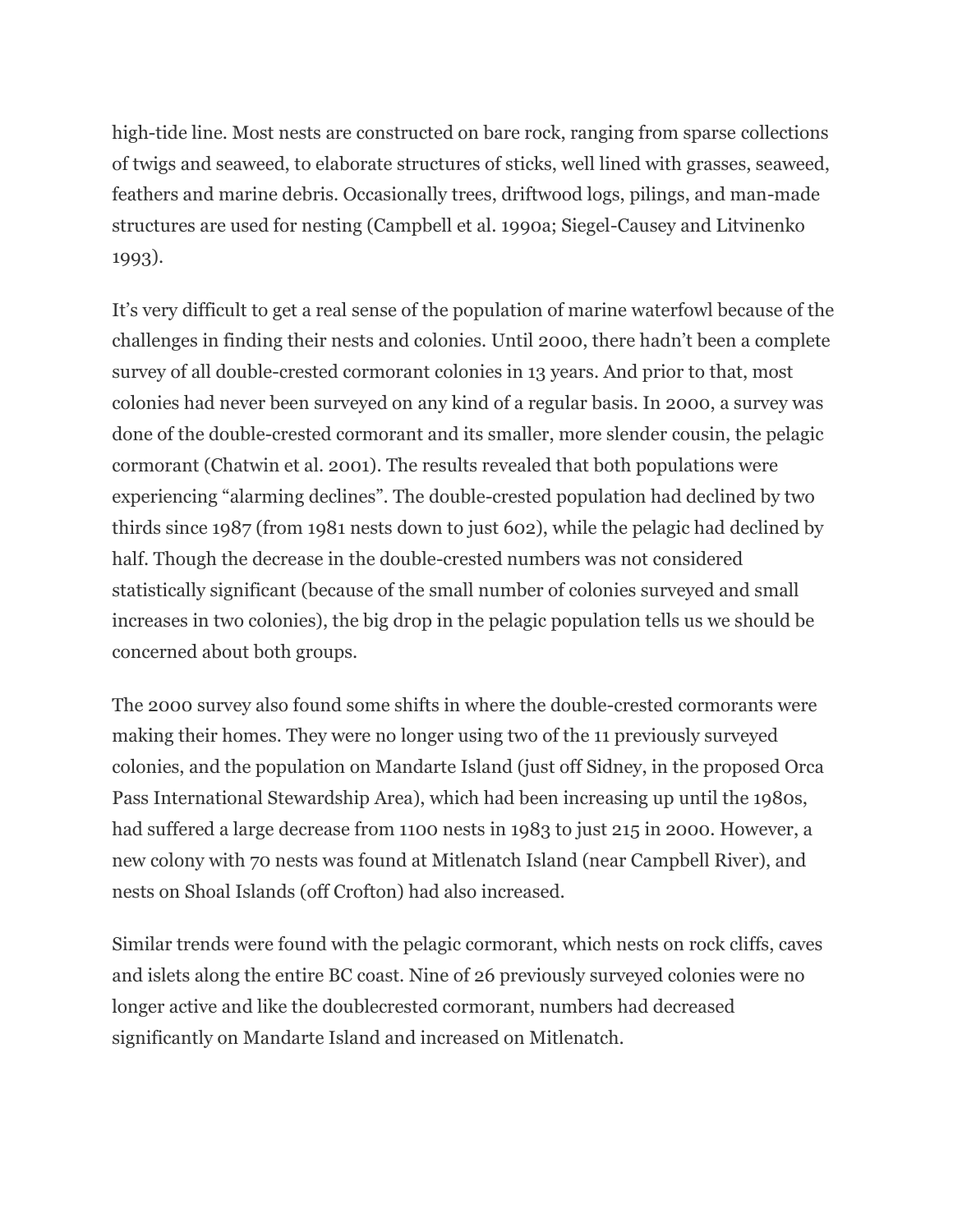Both populations of cormorants have experienced dramatic changes in their populations over the last 40 years. One reason may be variations in the availability of the fish they eat. Movement of herring up the Strait may explain the increase at Mitlenatch, however, it does not explain increases at Shoal Islands or the loss of the Hornby Island colony.

The overall decline of double-crested cormorants has resulted in the BC government "red listing" this species (defined as "extirpated, endangered or threatened"). Federally, the Committee on the Status of Endangered Species in Canada has placed it on a list of species of concern to be re-evaluated.

Though the double-crested cormorant is protected from hunting and the collection of its eggs under the BC Wildlife Act, the population is still under pressure. Detrimental impacts include human disturbance (in particular from increased numbers of boats and kayaks). Coming even moderately close to their colonies can disturb them, and when adults are flushed from their nest, they leave the eggs or young exposed to predators such as gulls and crows. The gulls and crows in turn attract Bald Eagles, which further disrupt the colonies. Cormorants are also threatened by oil spills, gill-net entanglement and toxic contamination.

In the 1970s, scientists discovered that double-crested cormorants had elevated levels of organochlorine pesticides such as PCBs. Since these birds feed on fish near shore and don't migrate far, toxins in the fish had bioaccumulated in the birds and were causing severe impacts on their health and breeding. They suffered from abnormalities, including deformed bills and low nesting success due to thin egg shells.

Levels of toxins in Georgia Strait cormorants began decreasing after the early 1970s, likely due in part to improvements in the regulation of pulp mill effluents. But in 1993 scientists again found them to have elevated levels of PCBs, PCDDs and PCDFs (Elliot and Noble 1993). Today, even with regulations to limit their use and disposal, persistent toxic chemicals are still in the marine environment and in the animals that live there. This tells us that though we have come a long way, there is still a lot of work to do to protect this and other marine birds.